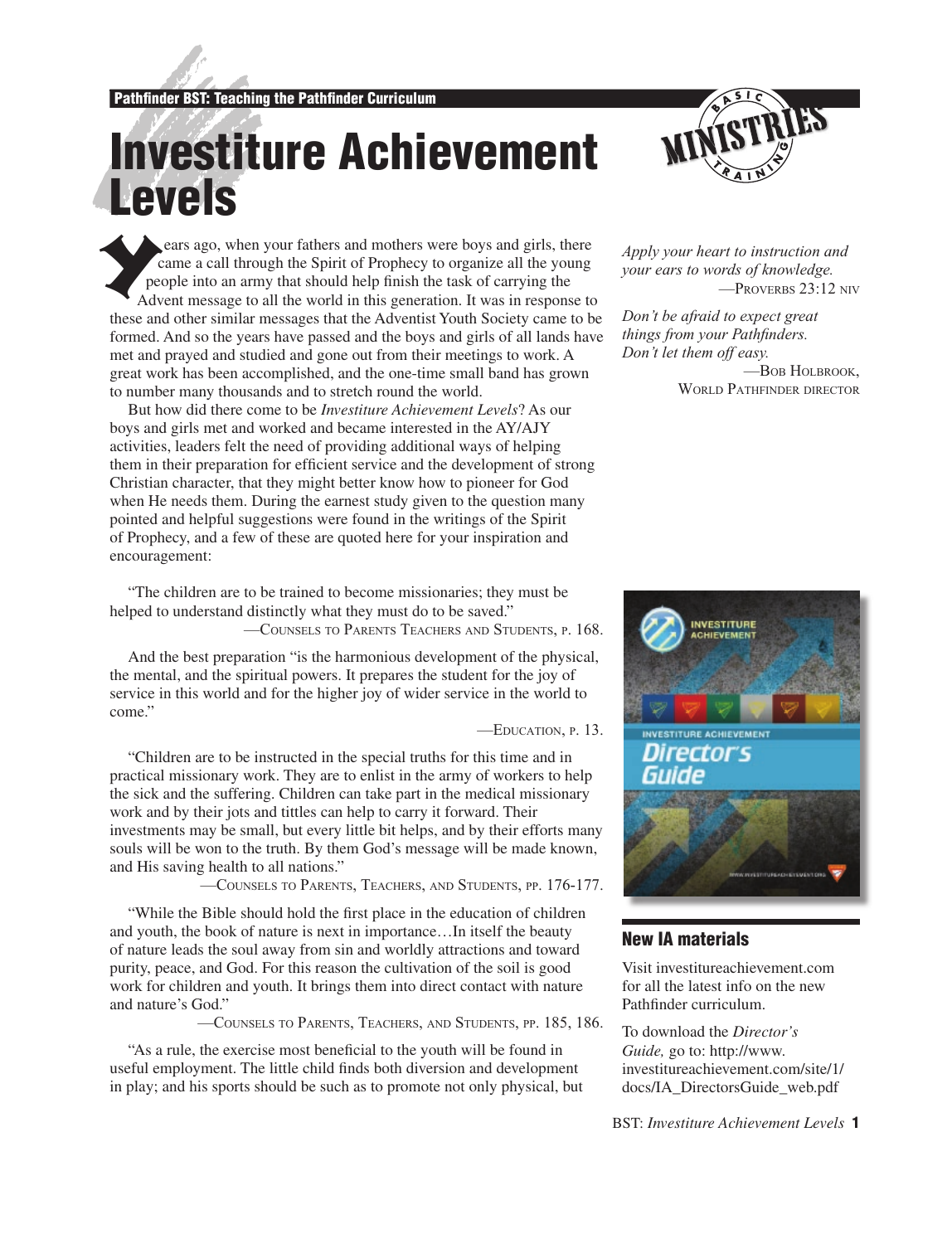### IA Class organization

There are six classes. To complete a class you must fulfill about 70% of the requirements. If you complete 100% you are invested in the standard class as well as its advanced counterpart.

Friend (Trail Friend) Companion (Trail Companion) Explorer (Wilderness Explorer) Ranger (Wilderness Ranger) Voyager (Frontier Voyager) Guide (Frontier Guide)

Each class has 8 tracks. In some tracks, all items are required. In others the Pathfinder may choose between some of the requirements. See page 7 for details.

mental and spiritual growth. As he gains strength and intelligence, the best recreation will be found in some line of effort that is useful. That which trains the hand to helpfulness, and teaches the young to bear their share of life's burdens, is most effective in promoting the growth of mind and character…

"It is essential for every youth to have a thorough acquaintance with everyday duties. If need be, a young woman can dispense with a knowledge of French and algebra, or even of the piano; but it is indispensable that she learn to make good bread, to fashion neatly fitting garments, and to perform efficiently the many duties that pertain to homemaking…

"Since both men and women have a part in homemaking, boys as well as girls should gain a knowledge of household duties. To make a bed and put a room in order, to wash dishes, to prepare a meal, to wash and prepare his own clothing, is a training that need not make any boy less manly; it will make him happier and more useful. And if girls, in turn, could learn to harness and drive a horse, and to use the saw and the hammer, as well as the rake and the hoe, they would be better fitted to meet the emergencies of life." —EDUCATION, PP. 215-217.

 t was from the study of these and other similar messages that the *Investiture Achievement Levels* were developed, and all the requirements for these classes are based on this instruction. They include, therefore, Bible and nature study, the learning of useful and helpful things to do about I

the home, out-of-door activities, first aid, and personal and home hygiene. All of which are to help the boys and girls find true happiness in missionary service.

# IA track objectives (intent)

### Personal Growth

Developing an awareness of personal worth and accomplishment is very important to the development of a well-adjusted, happy Christian young person.

A personal relationship with Jesus is basic to Christianity and essential to salvation in the spiritual development of the young person.

As a result of this learning experience, I want my participants to:

- Know Jesus as their personal Savior of the Christian way of life. That Jesus is relevant in all facets of living.
- Feel the joy of a faith relationship and be comfortable in sharing it.
- Respond by accepting Jesus Christ as a personal Savior; by developing personal devotional habits; and by becoming involved in the church and its mission.

### Spiritual discovery

Recognizing the leading of Jesus and the Holy Spirit in the lives of Biblical characters introduces our youth to the reality of the presence of Jesus and the Holy Spirit in their own lives.

This will, to a great degree, determine the depth of spiritual commitment in their lives.

Young people need to become familiar with the structure of the Bible, appreciate its relevance, and apply its principles.

- As a result of this learning experience, I want my participants to:
	- Know how to discover God's will for their lives through the study of the Bible; how to find chapters and verses; how to understand Bible maps; and that the Bible is a guide for life.
	- Feel comfortable and competent in using the Bible as a source of spiritual guidance.
	- Respond by believing it, using it, and sharing it.

### Serving others

As a young person begins to recognize and focus on the needs of others, the thoughts that are naturally self centered diminish and service begins to widen in scope, eventually embracing the complete family of God.

God wants young people to be helpful and to witness for Him.

As a result of this learning experience, I want my participants to:

• Know that all are called to serve, and that they should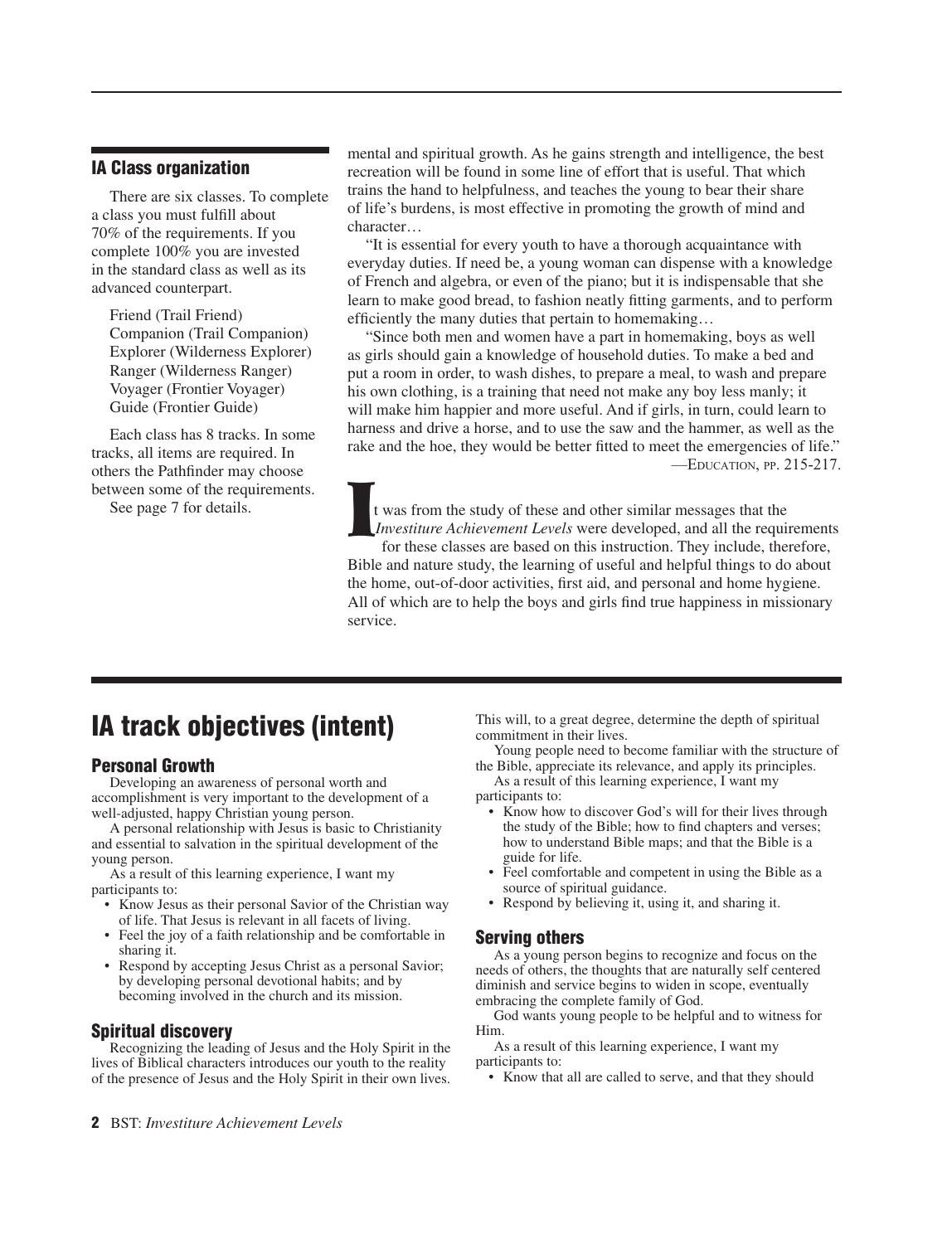know their spiritual gifts and how to use them.

- Feel a love for others, and a desire to respond to God's call to service and witness.
- Respond by using their spiritual gifts, by developing witnessing skills; and by encouraging their friends to serve and witness.

### Making friends

Youth are social creatures that readily respond to peer pressure. Developing good Christian friendships encourages spiritual and social growth patterns that are positive in nature and eternal in scope.

We should appreciate the peoples and cultures which make up our nation.

As a result of this learning experience, I want my participants to:

- Know the symbols of their national heritage.
- Feel patriotism for their nation and responsibility to uphold law and order.
- Respond by demonstrating respect for national symbols and government.

### Health and fitness

Healthy bodies enable youth to develop healthy minds. The mind and body are so totally intertwined that each determines, to a great extent, the effectiveness and worth of the other.

Good health and physical fitness is an integral part of practical religion.

As a result of this learning experience, I want my participants to:

- Know God has given them principles for the maintenance of good health; and the practice of these principles brings health and happiness.
- Feel thankful for God's plan of health and physical fitness.
- Respond by choosing a healthy lifestyle; by following the principles of hygiene and good nutrition; and a reasonable program of physical fitness.

### Nature study

God speaks to the youth, as a whole, through nature more effectively than through any other medium. In nature, the character and love of God are displayed more graphically than in any other medium or method. The heart of the youth, removed from all that is artificial, will naturally reach out to God when He is displayed in this manner.

God's character is revealed in nature.

As a result of this learning experience, I want my participants to:

- Know that Nature teaches them about God and Christian living; that sin has spoiled beauty, but God promises to restore it.
- Feel the exhilaration of being part of the natural world, and appreciate for God's gifts in nature.
- Respond by learning to observe nature; by taking an interest in animate and inanimate things; by being kind to living creatures; and by taking care of their environment.

### Outdoor activities

As our youth learn to overcome physical problems in the out-of-doors, they will transfer the successes gained and the lessons learned here to other problems they face, regardless of the source. The self-image will improve and the effectiveness will increase by an observable degree.

Leisure-time activities are guided by Christian standards. As a result of this learning experience, I want my

- participants to:
	- Know that recreation is part of God's plan and young people should know the Biblical principles that affect their choice of activities.
	- Feel happy in the knowledge that God can bless their recreational activities.
	- Respond by choosing suitable recreational activities in harmony with Biblical principles.

### Honor enrichment

Growth at each stage of development is an essential experience for the youth in personal development. Public acknowledgment of this growth increases the awareness of personal growth and value in the youth. The honor program partially supplies this need.

Developing life skills prepares young people to meet a variety of situations and encourages resourcefulness.

As a result of this learning experience, I want my participants to:

- Know basic emergency, survival, and hobby skills. • Feel the joy of Pathfindering, and the pleasure of
- acquiring skills. • Respond by developing and using manual, outdoor, and survival skills; and by earning selected Adventist Youth honors.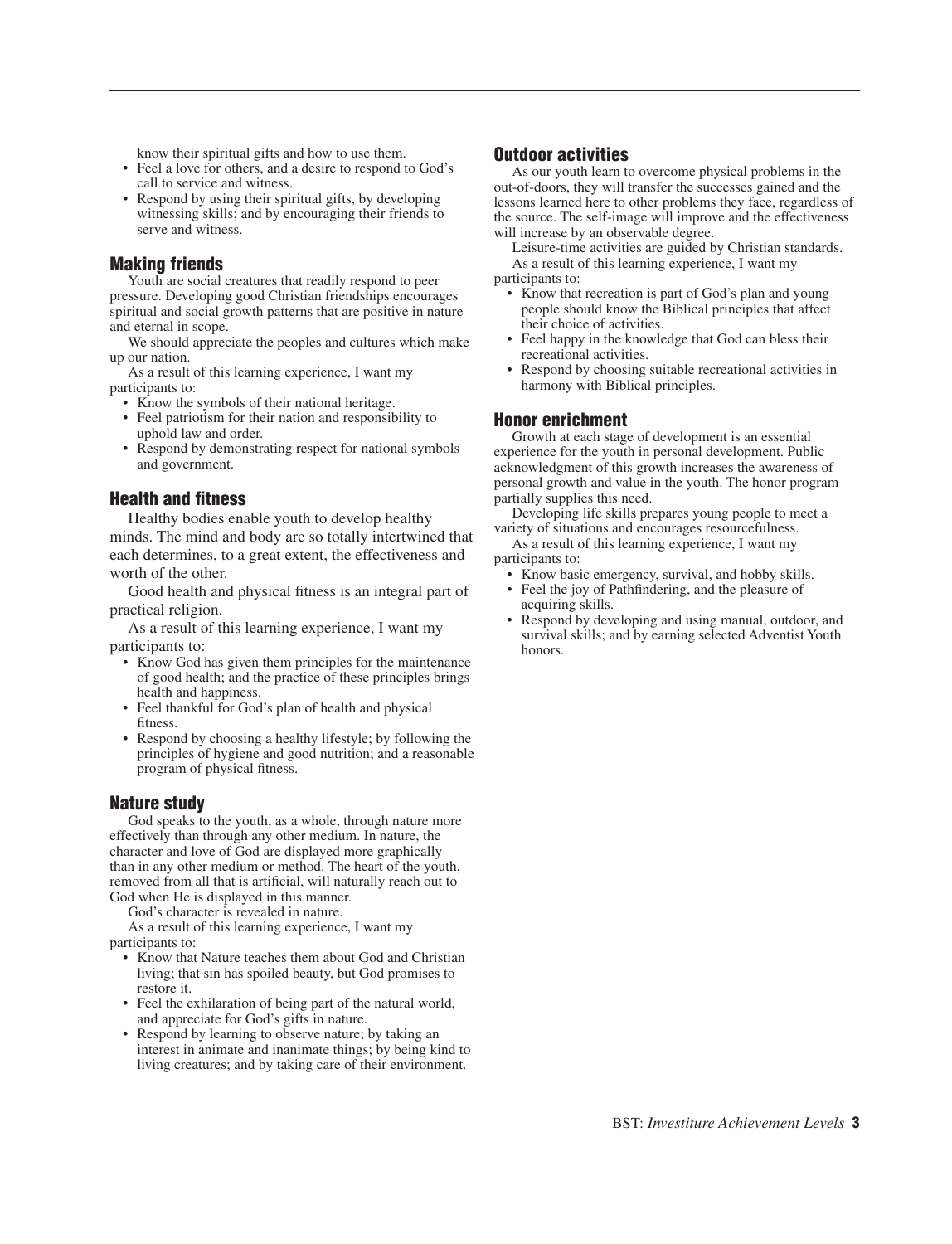*In the beginning God created the heavens and the earth.…So God created humans in his own image, in the image of God, he created them;…*

—GENESIS 1

# **Creativity**

ew of us think of ourselves as<br>creative. It is not the same as<br>being artistic. Creativity is the ew of us think of ourselves as creative. It is not the same as learned ability to put things together in new and useful combinations.

### Getting creative

- 1. Think of yourself as creative.
- 2. Get out of the "it worked before" mode
- 3. Change your setting: fly, go to the park, museum
- 4. Keep looking for better answers
- 5. Try a new activity
- 6. Play devil's advocate
- 7. Believe it will come. Pray for it.
- 8. ACT
- 9. Evaluate
- 10. Formalize the Creative Process

*No problem can withstand the assault of sustained thinking.* —VOLTAIRE

# Points to ponder

Creativity is rearranging the old into the new.

It is a skill and can be learned, but it must be practiced.

Ideas are made more than discovered.

An idea is focused thinking aimed at specific dilemas, problems, or needs. The sharper the focus, the clearer the ideas.

4 BST: *Investiture Achievement Levels*

### Formalized creative process

1. Identify the issue (Director)

### **Triggers**

- P People (actions)
- R Resources (needs)
- O Opportunities (timing)
- **B** Bombardment (accumulation)
- L Low Tide (burn out)
- E Essence (issues)
- M Methods (procedures)
- S Salvation from sin (relationship with Christ)

 \_\_\_\_\_\_\_\_\_\_\_\_\_\_\_\_\_\_\_\_\_\_\_\_\_\_\_\_\_\_\_\_\_\_\_\_\_\_\_\_\_\_\_\_\_\_\_\_\_\_\_\_\_\_\_\_ \_\_\_\_\_\_\_\_\_\_\_\_\_\_\_\_\_\_\_\_\_\_\_\_\_\_\_\_\_\_\_\_\_\_\_\_\_\_\_\_\_\_\_\_\_\_\_\_\_\_\_\_\_\_\_\_

 \_\_\_\_\_\_\_\_\_\_\_\_\_\_\_\_\_\_\_\_\_\_\_\_\_\_\_\_\_\_\_\_\_\_\_\_\_\_\_\_\_\_\_\_\_\_\_\_\_\_\_\_\_\_\_\_ \_\_\_\_\_\_\_\_\_\_\_\_\_\_\_\_\_\_\_\_\_\_\_\_\_\_\_\_\_\_\_\_\_\_\_\_\_\_\_\_\_\_\_\_\_\_\_\_\_\_\_\_\_\_\_\_

 \_\_\_\_\_\_\_\_\_\_\_\_\_\_\_\_\_\_\_\_\_\_\_\_\_\_\_\_\_\_\_\_\_\_\_\_\_\_\_\_\_\_\_\_\_\_\_\_\_\_\_\_\_\_\_\_ \_\_\_\_\_\_\_\_\_\_\_\_\_\_\_\_\_\_\_\_\_\_\_\_\_\_\_\_\_\_\_\_\_\_\_\_\_\_\_\_\_\_\_\_\_\_\_\_\_\_\_\_\_\_\_\_

 \_\_\_\_\_\_\_\_\_\_\_\_\_\_\_\_\_\_\_\_\_\_\_\_\_\_\_\_\_\_\_\_\_\_\_\_\_\_\_\_\_\_\_\_\_\_\_\_\_\_\_\_\_\_\_\_ \_\_\_\_\_\_\_\_\_\_\_\_\_\_\_\_\_\_\_\_\_\_\_\_\_\_\_\_\_\_\_\_\_\_\_\_\_\_\_\_\_\_\_\_\_\_\_\_\_\_\_\_\_\_\_\_

 \_\_\_\_\_\_\_\_\_\_\_\_\_\_\_\_\_\_\_\_\_\_\_\_\_\_\_\_\_\_\_\_\_\_\_\_\_\_\_\_\_\_\_\_\_\_\_\_\_\_\_\_\_\_\_\_ \_\_\_\_\_\_\_\_\_\_\_\_\_\_\_\_\_\_\_\_\_\_\_\_\_\_\_\_\_\_\_\_\_\_\_\_\_\_\_\_\_\_\_\_\_\_\_\_\_\_\_\_\_\_\_\_

 \_\_\_\_\_\_\_\_\_\_\_\_\_\_\_\_\_\_\_\_\_\_\_\_\_\_\_\_\_\_\_\_\_\_\_\_\_\_\_\_\_\_\_\_\_\_\_\_\_\_\_\_\_\_\_\_ \_\_\_\_\_\_\_\_\_\_\_\_\_\_\_\_\_\_\_\_\_\_\_\_\_\_\_\_\_\_\_\_\_\_\_\_\_\_\_\_\_\_\_\_\_\_\_\_\_\_\_\_\_\_\_\_

- 2. Brainstorm (Explorer)
	- Rules for brainstorming:
	- Group size of 5 to 12
	- no idea is a bad idea
	- think off the wall
	- no criticism allowed
	- no evaluation.

3. Clarify (Reorganizer)

- 4. Rearrange (Artist)
- 5. Evaluate (Judge)
- 6. Act (Warrior)

7. Reevaluate (Consultant)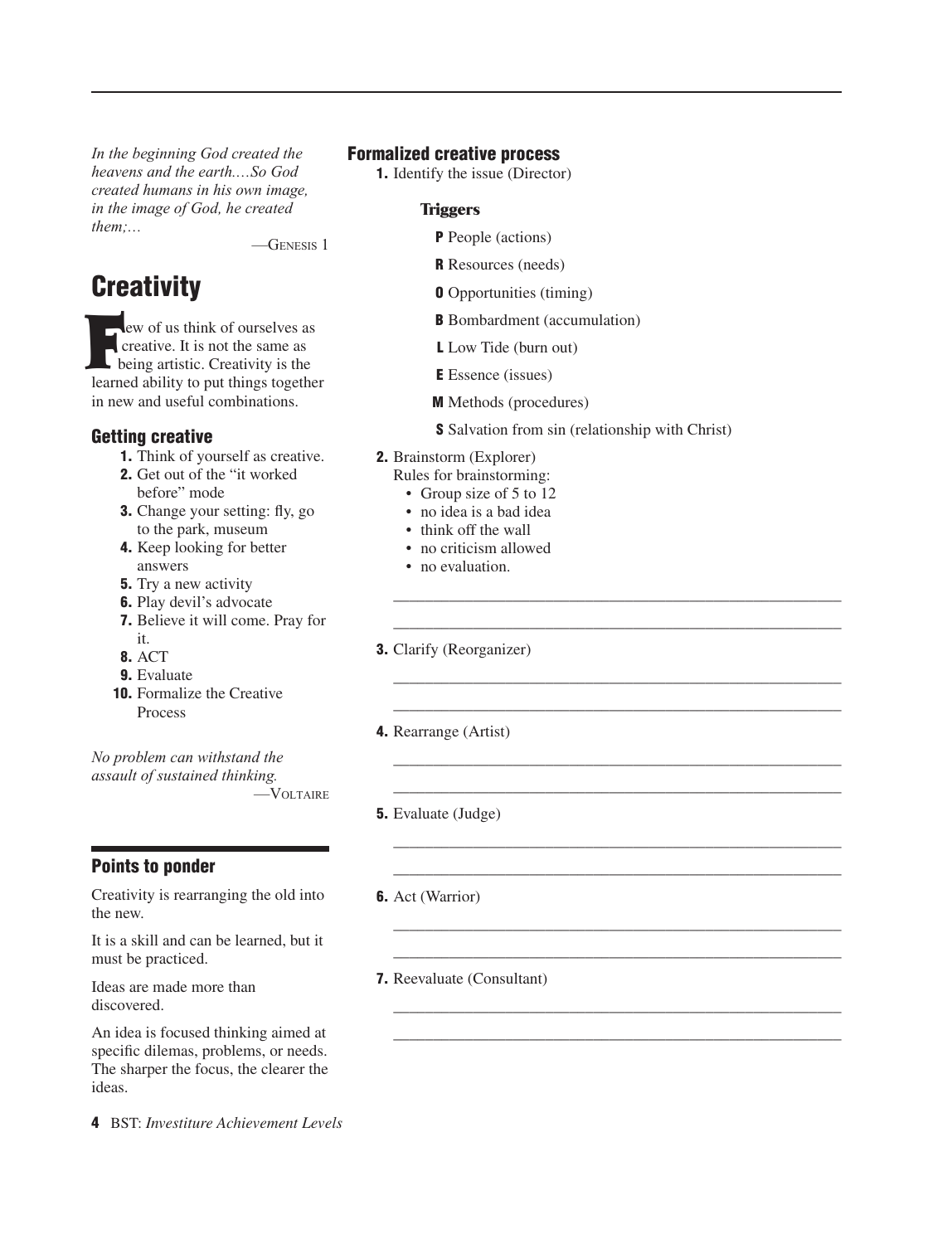# Helpful info from the old AY book

# Organize!

There are some basic concepts that you need to understand:

- You need to have a sense of the general framework of the curriculum. The more you understand it, the easier it will be to find overlapping or complimentary activities.
- You need to determine if you are going to teach all the levels or alternating ones, as though you had two school grades in one classroom.
- You need to determine how much of the curriculum you will use and how hard you will push it.
- You need to determine the teaching structure. The number of Pathfinders you have and the number of staff who are willing to teach will be the primary factors.
	- Will you have one coordinator or will each teacher do their own thing?
	- Will you have a teacher for each level, or each track?
	- Will you do class work every meeting, every other meeting?
	- Will you send it as homework? Will you do it as club activity and never even mention "class work?"
	- Will you use *Activity diaries, record cards, record posters,*....
- You need to understand the objectives of each requirement, so that you can feel free to alter the actual requirement to make it more interesting, or to fit a specific situation in which you find yourself.
- You need practice creative teaching.
- You need to schedule the activities ahead, and do your prep work.
- You need to make all the requirements as active as possible.

### Concepts and Objectives Achievement

Young people need to experience successful

completion of worthwhile tasks with a sense of purpose. *Objectives:* As a result of this learning experience I

want my AY/Pathfinders to:

- 1. Know that the joy of achievement is the fruit of faithful effort.
- 2. Feel the satisfaction of achievement.
- 3. Respond by setting high personal goals, and by faithfulness in performance.

### **Responsibility**

Young people should learn to accept and faithfully carry responsibility in accordance with age and experience.

*Objectives:* As a result of this learning experience I want my AY/Pathfinders to:

- 1. Know that fulfilling and discharging responsibility is an important part of life, is pleasing to God, and brings us joy.
- 2. Feel willing to accept responsibility.
- 3. Respond by faithfully and cheerfully performing their duties.

### Respect for Authority

Young people need to understand and accept the principle of authority.

*Objectives:* As a result of this learning experience I want my AY/Pathfinder to:

- 1. Know that respect for authority is a Biblical principle, that God's laws come first, and that just rules enhance their happiness.
- 2. Feel comfortable and secure in accepting and relating to authority.
- 3. Respond by showing respect for authority; by obeying God, parents, teachers and those in authority.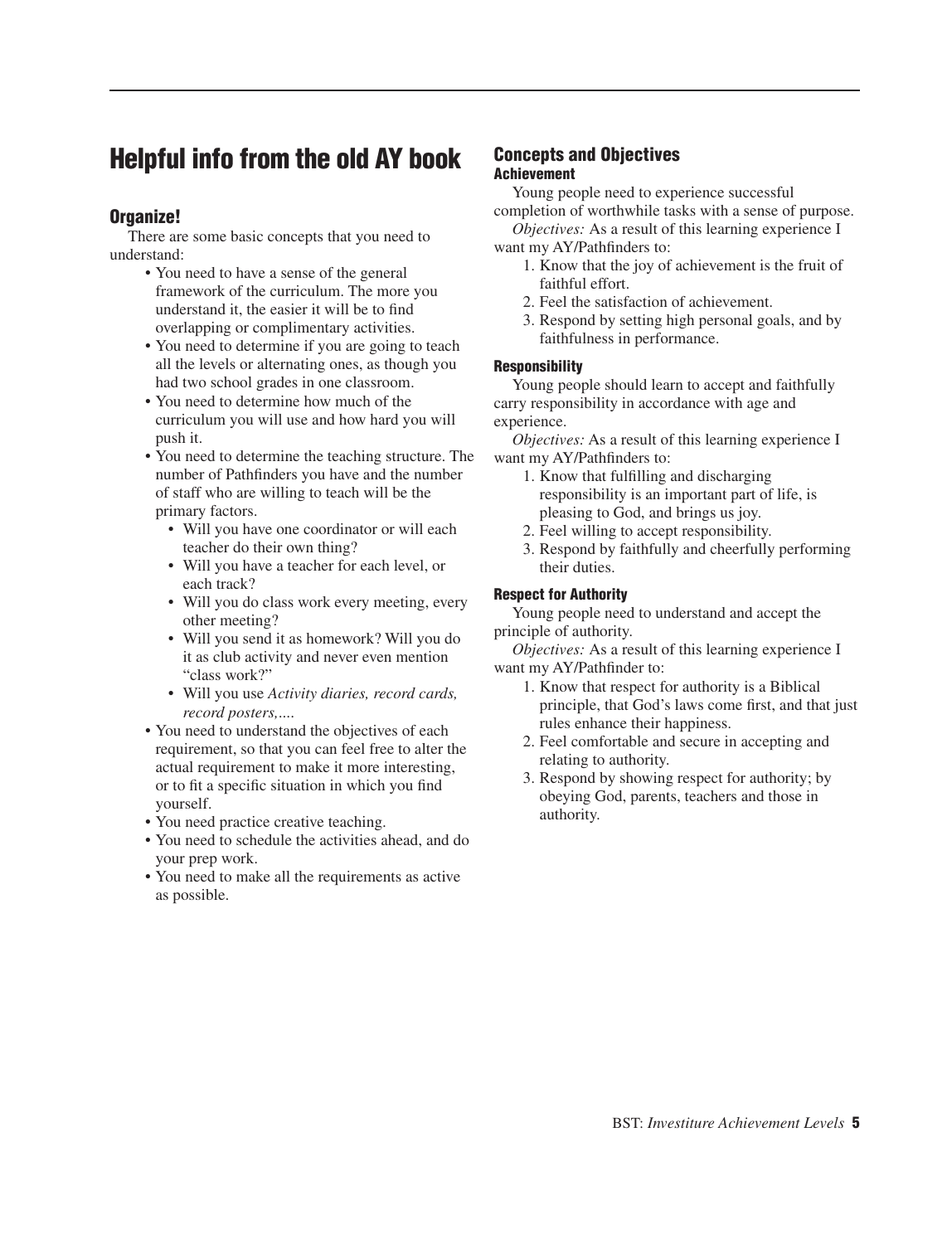*This information is taken from ldpride.net a web site dedicated to helping foster an understanding of learning disabilities.*





**A lot of good resource material can be found in the old A***Y Classes Instructor's Manual.* **This manual is available from AdventSource.org.**

**The** *AY Classwork Audio Resource Library* **is also a useful tool in planning your teaching schedule with some**  modifications for the new curriculum.

# What are learning styles?

Learning styles are simply different approaches or ways of learning. There are three basic learning styles:

### Visual Learners: learn through seeing... .

These learners need to see the teacher's body language and facial expression to fully understand the content of a lesson. They tend to prefer sitting at the front of the classroom to avoid visual obstructions (e.g. people's heads). They may think in pictures and learn best from visual displays including: diagrams, illustrated text books, overhead transparencies, videos, flip charts and hand-outs. During a lecture or classroom discussion, visual learners often prefer to take detailed notes to absorb the information.

### Auditory Learners: learn through listening...

They learn best through verbal lectures, discussions, talking things through and listening to what others have to say. Auditory learners interpret the underlying meanings of speech through listening to tone of voice, pitch, speed and other nuances. Written information may have little meaning until it is heard. These learners often benefit from reading text aloud and using a tape recorder.

### Tactile/Kinesthetic Learners: learn through , moving, doing and touching...

Tactile/Kinesthetic persons learn best through a hands-on approach, actively exploring the physical world around them. They may find it hard to sit still for long periods and may become distracted by their need for activity and exploration.

# What is Multiple Intelligence?

Conceived by Howard Gardner, Multiple Intelligences are seven different ways to demonstrate intellectual ability.

### Visual/Spatial Intelligence

The ability to perceive the visual. These learners tend to think in pictures and need to create vivid mental images to retain information. They enjoy looking at maps, charts, pictures, videos, and movies.

Their skills include: puzzle building, reading, writing, understanding charts and graphs, a good sense of direction, sketching, painting, creating visual metaphors and analogies (perhaps through the visual arts), manipulating images, constructing, fixing, designing practical objects, interpreting visual images.

### Verbal/Linguistic Intelligence

The ability to use words and language. These learners have highly developed auditory skills and are generally elegant speakers. They think in words rather than pictures.

Their skills include: listening, speaking, writing, story telling, explaining, teaching, using humor, understanding the syntax and meaning of words, remembering information, convincing someone of their point of view, analyzing language usage.

### Logical/Mathematical Intelligence

The ability to use reason, logic and numbers. These learners think conceptually in logical and numerical patterns making connections between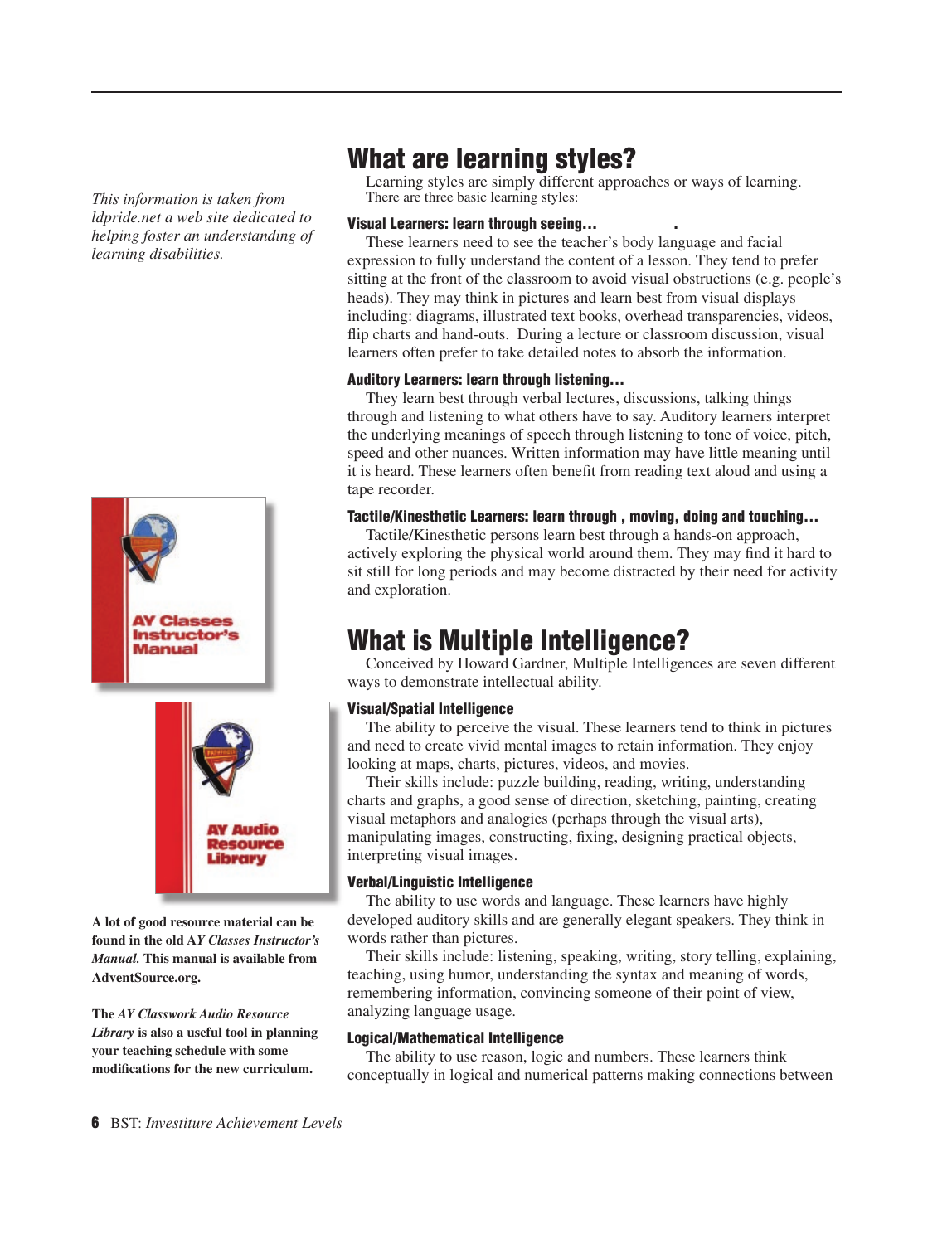pieces of information. Always curious about the world around them, these learner ask lots of questions and like to do experiments.

Their skills include: problem solving, classifying and categorizing information, working with abstract concepts to figure out the relationship of each to the other, handling long chains of reason to make local progressions, doing controlled experiments, questioning and wondering about natural events, performing complex mathematical calculations, working with geometric shapes

### Bodily/Kinesthetic Intelligence

The ability to control body movements and handle objects skillfully. These learners express themselves through movement. They have a good sense of balance and eye-hand coordination. (e.g. ball play, balancing beams). Through interacting with the space around them, they are able to remember and process information.

Their skills include: dancing, physical coordination, sports, hands on experimentation, using body language, crafts, acting, miming, using their hands to create or build, expressing emotions through the body

#### Musical/Rhythmic Intelligence

The ability to produce and appreciate music. These musically inclined learners think in sounds, rhythms and patterns. They immediately respond to music either appreciating or criticizing what they hear. Many of these learners are extremely sensitive to environmental sounds (e.g. crickets, bells, dripping taps).

Their skills include: singing, whistling, playing musical instruments, recognizing tonal patterns, composing music, remembering melodies, understanding the structure and rhythm of music

#### Interpersonal Intelligence

The ability to relate and understand others. These learners try to see things from other people's point of view in order to understand how they think and feel. They often have an uncanny ability to sense feelings, intentions and motivations. They are great organizers, although they sometimes resort to manipulation. Generally they try to maintain peace in group settings and encourage cooperation. They use both verbal (e.g. speaking) and non-verbal language (e.g. eye contact, body language) to open communication channels with others.

Their skills include: seeing things from other perspectives (dualperspective), listening, using empathy, understanding other people's moods and feelings, counseling, cooperating with groups, noticing people's moods, motivations and intentions, communicating both verbally and non-verbally, building trust, peaceful conflict resolution, establishing positive relations with other people.

#### Intrapersonal Intelligence

The ability to self-reflect and be aware of one's inner state of being. These learners try to understand their inner feelings, dreams, relationships with others, and strengths and weaknesses.

Their Skills include: Recognizing their own strengths and weaknesses, reflecting and analyzing themselves, awareness of their inner feelings, desires and dreams, evaluating their thinking patterns, reasoning with themselves, understanding their role in relationship to others.

### AY Curriculum subjects

- *Personal Growth:* Involvement, Commitment, Growth *Spiritual Discovery:* Scripture, Church Heritage, Christian Heritage *Serving Others:* One to One, Group Witness, Community **Outreach** *Making Friends:* Building Relationships, Christian Lifestyle, Good Citizenship *Health and Fitness:* Health Principles, First Aid/Safety, Fitness/Exercise *Youth Organization:* Leadership, Club Awareness, Pathfinder Programming *Nature Study:* Spiritual Lessons, Nature Appreciation, Nature Honor *Outdoor Living:* Outdoor Skills, Outdoor Activity
- *Honor Enrichment:* AY Honors

### IA Curriculum subjects

*Personal Growth Spiritual Discovery Serving Others Making Friends Health and Fitness Nature Study Outdoor Living Honor Enrichment*